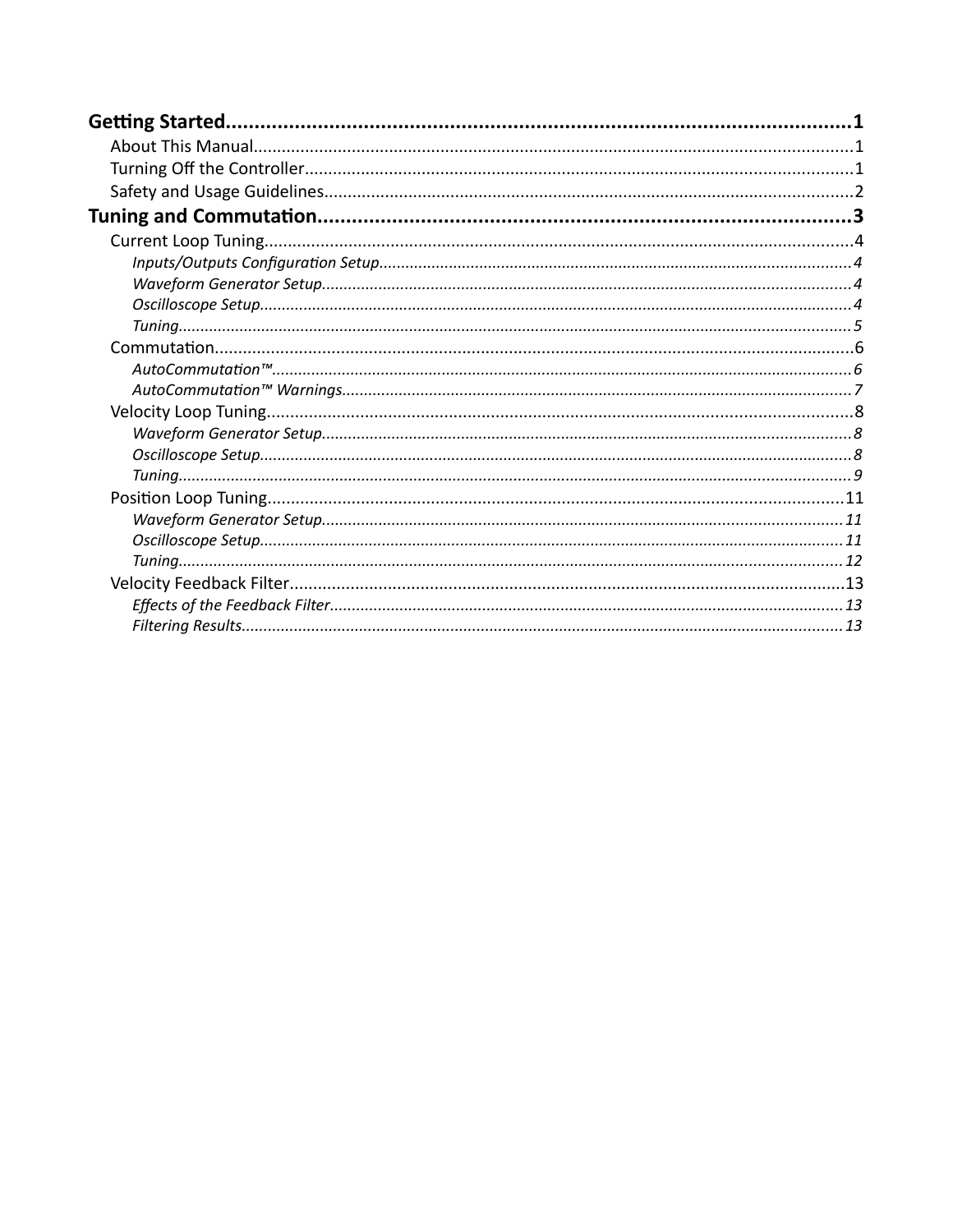# <span id="page-2-2"></span>**Getting Started**

# <span id="page-2-1"></span>*About This Manual*

FlashCut CNC is a unique application involving hardware and software. We recommend that you read all of these instructions before using the product.



**Since automated machining is potentially dangerous, please take the time to completely read through this manual and the software User's Guide to understand the operation of the electronics, software and machine before cutting a part.**

<span id="page-2-0"></span>*Turning Off the Controller*



**Always turn off the CNC Controller when it is not in use.**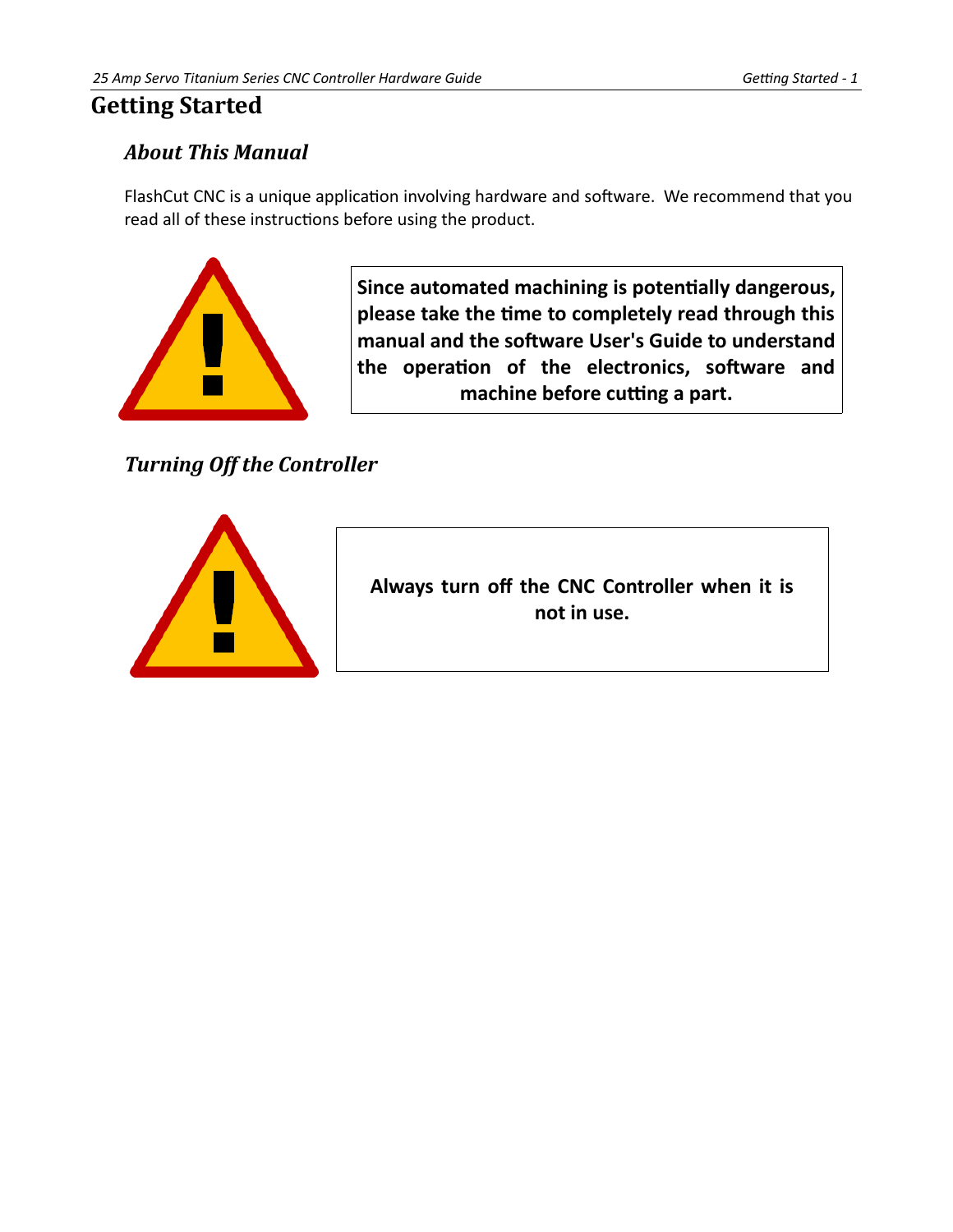### <span id="page-3-0"></span>*Safety and Usage Guidelines*



**When running an automated machine tool, safety is of the utmost importance. For proper and safe use of the FlashCut CNC program and your CNC machine, the following safety guidelines must be followed:** 

- **1. Never let the machine tool run unattended.**
- **2. Require any person in the same room as a running machine tool to wear safety goggles and to stay a safe distance from the machine.**
- **3. Allow only trained operators to run the machine tool. Any operator must have:**
	- **Knowledge of machine tool operation.**
	- **Knowledge of personal computer operation.**
	- **Knowledge of Microsoft Windows.**
	- **Good common sense.**
- **4. Place safety guards around the machine to prevent injury from flying objects. It is highly recommended that you build a safety shield around the entire tool envelope.**
- **5. Never place any part of your body within the tool envelope while the machine is online, since unexpected machine movement can occur at any time.**
- **6. Always keep the tool envelope tidy and free of any loose objects.**
- **7. Be on alert for computer crashes at all times.**

**FlashCut CNC, Inc. is not responsible for the safe installation and use of this product. You and only you are responsible for the safety of yourself and others during the operation of your CNC machine tool. FlashCut CNC supplies this product but has no control over how it is installed or used. Always be careful!**

**FlashCut CNC, Inc. or its affiliates are not responsible for damage to any equipment or workpiece resulting from use of this product.**

**If you do not understand and agree with all of the above safety guidelines, do not use this product.**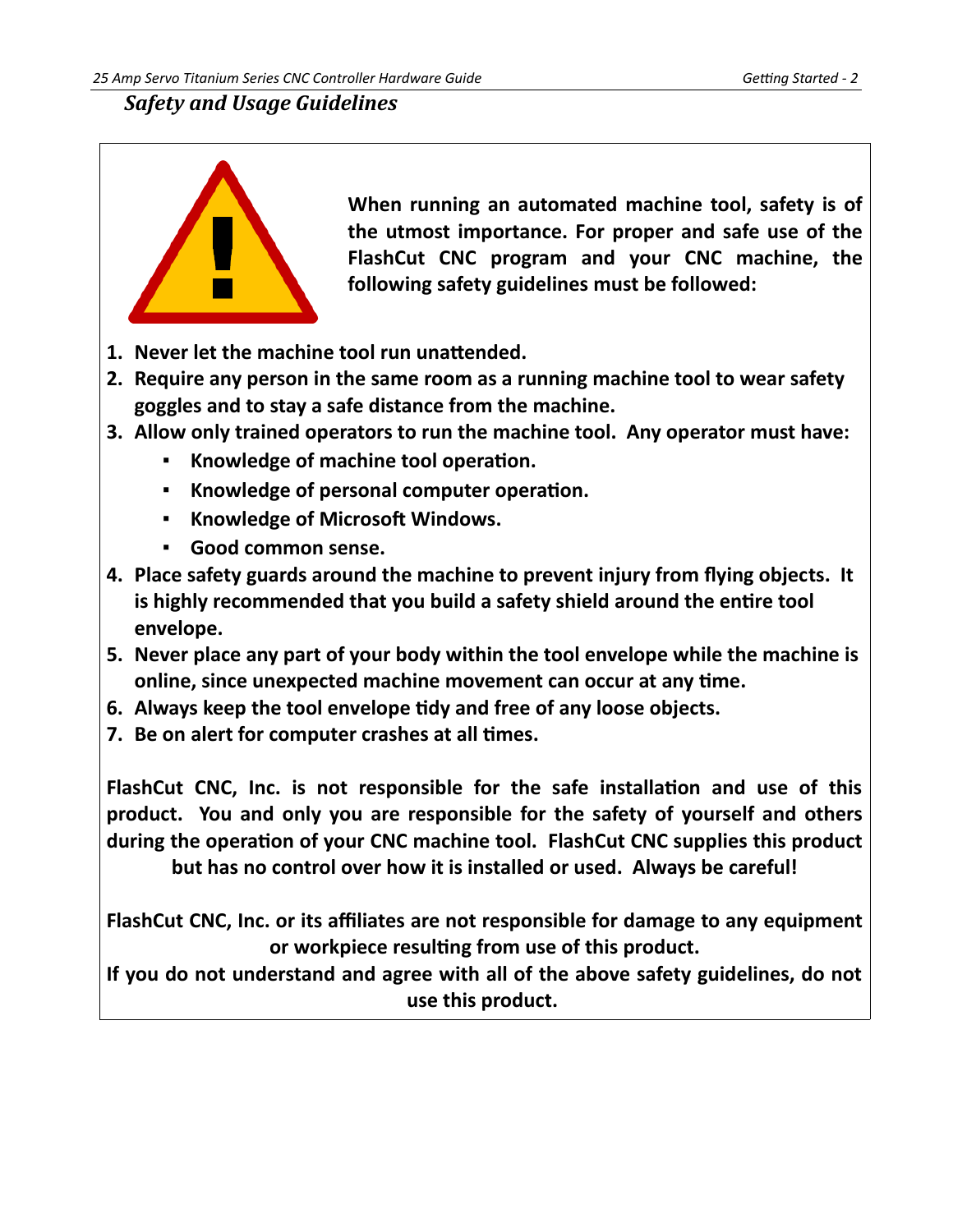# <span id="page-4-0"></span>**Tuning and Commutation**

Once connected to a drive through ServoWare, manual drive tuning can be performed. Drive tuning is a multi-step process that involves proper tuning of three different servo loops. This section shows how to tune a Brushless DC servo motor equipped with hall sensors and an incremental encoder. Three servo loops will be tuned, as follows: Current, Velocity and Position.



# **Before tuning, the drive MUST have the appropriate motor parameters and limits configured.**

**1. Current Loop Tuning:** Once the drive parameters are configured properly, the current loop must be tuned. You can select to have the current loop gains calculated based on motor data. This will typically provide a good starting point although some applications may require further refinement of the tuning parameters. If you calculate the current loop gains, it is recommended that you verify the operation at currents throughout the motor's operating range.

**2. AutoCommutation™:** This routine collects data on the motor and feedback parameters and prompts the user to verify that they match what is entered into the Motor Data page.

The motor MUST be free of mechanical load during auto-commutation.

**3. Velocity Loop Tuning:** A very tight current loop inside of a relatively tight velocity loop may cause audible noise. If maximum bandwidth is not necessary, de-tuning the current loop usually removes most of the audible noise. The velocity loop will have to be adjusted any time the current loop tuning is changed.

**4. Position Loop Tuning:** For the best positional accuracy, the position loop will be tuned around the velocity loop.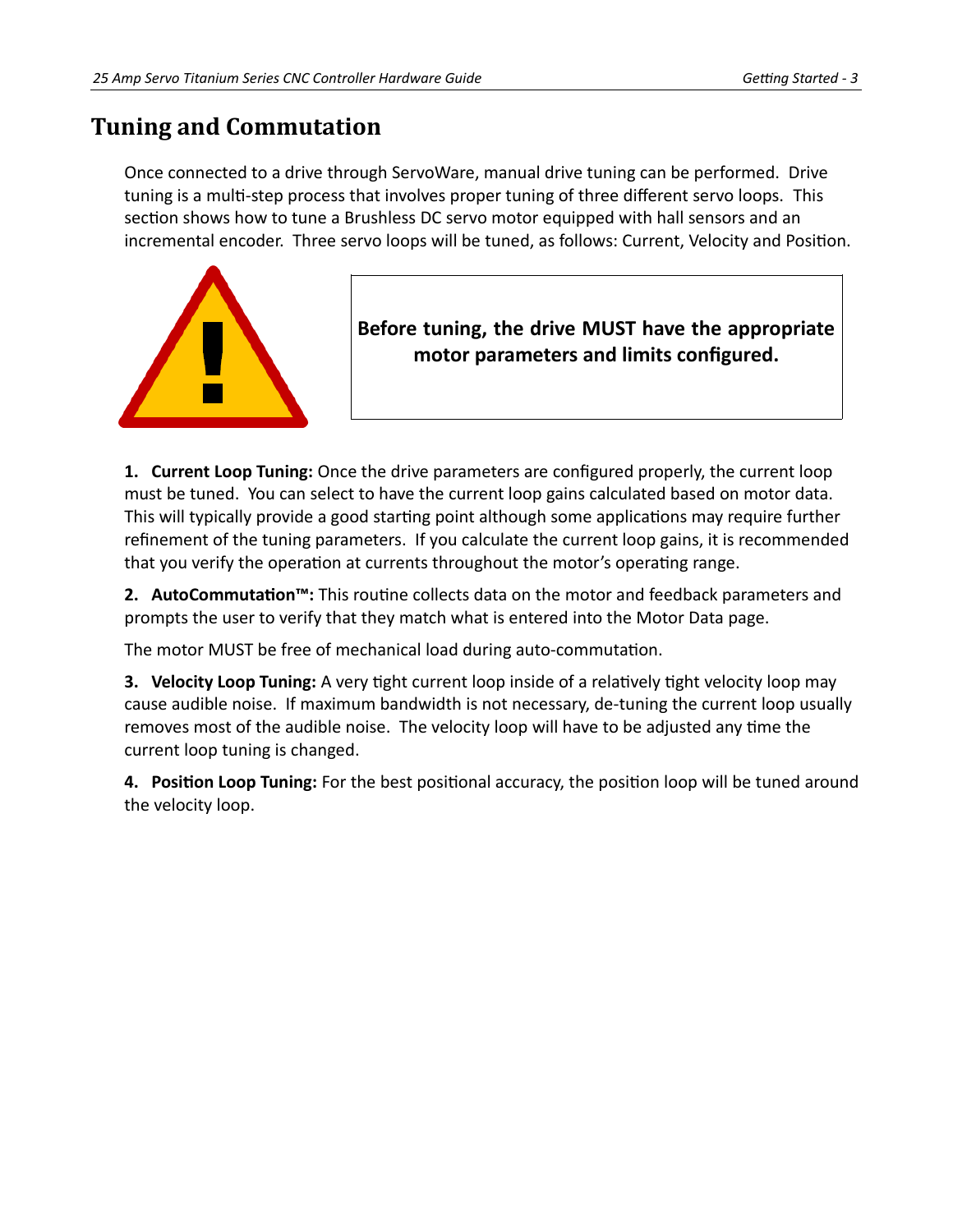### <span id="page-5-3"></span>*Current Loop Tuning*



**Make sure that the motor is free to move and decoupled from the load, as sudden motion may occur.** 

#### <span id="page-5-2"></span>**Inputs/Outputs Configuration Setup**

Configure the User Disable function for proper operation in the system. (Set User Input 1 to General Purpose, Active Low with User Disable, Reset Events and Set Position functions).

#### <span id="page-5-1"></span>**Waveform Generator Setup**



- 1. Open the Scope/Tuning tab by clicking on the 'Scope/Tuning' icon **Fig. 1** from the toolbar.
- 2. In the Waveform Generator pane, select the waveform Target as Current Loop.
- 3. Select the Square waveform Type.
- 4. Set Frequency (Freq) to 100 Hz. If your motor has low inertia and is very responsive, use 150 Hz or 200 Hz.
- 5. Ensure Offset is zero.
- 6. Ensure Symmetry (Sym) is 50%.
- 7. Set the waveform Amplitude (Ampl) to an appropriate value. Begin with 10% of the drive continuous current rating or 50% of the motor continuous current rating, whichever is lower.
- 8. Click the 'ON' button to turn on the Waveform Generator.

#### <span id="page-5-0"></span>**Oscilloscope Setup**

Select the Current oscilloscope preset from the Presets drop-down menu in the Scope/ Tuning tab or manually configure the settings by following the steps below:

- 1. Change the channel 1 signal to Current Target.
- 2. Change the channel 2 signal to Current Measured.
- 3. Change the Trigger Source to Current Target with the Level set to zero.
- 4. Ensure Trigger Mode is Normal.
- 5. Change Time/Div to either 1 msec or 500 usec.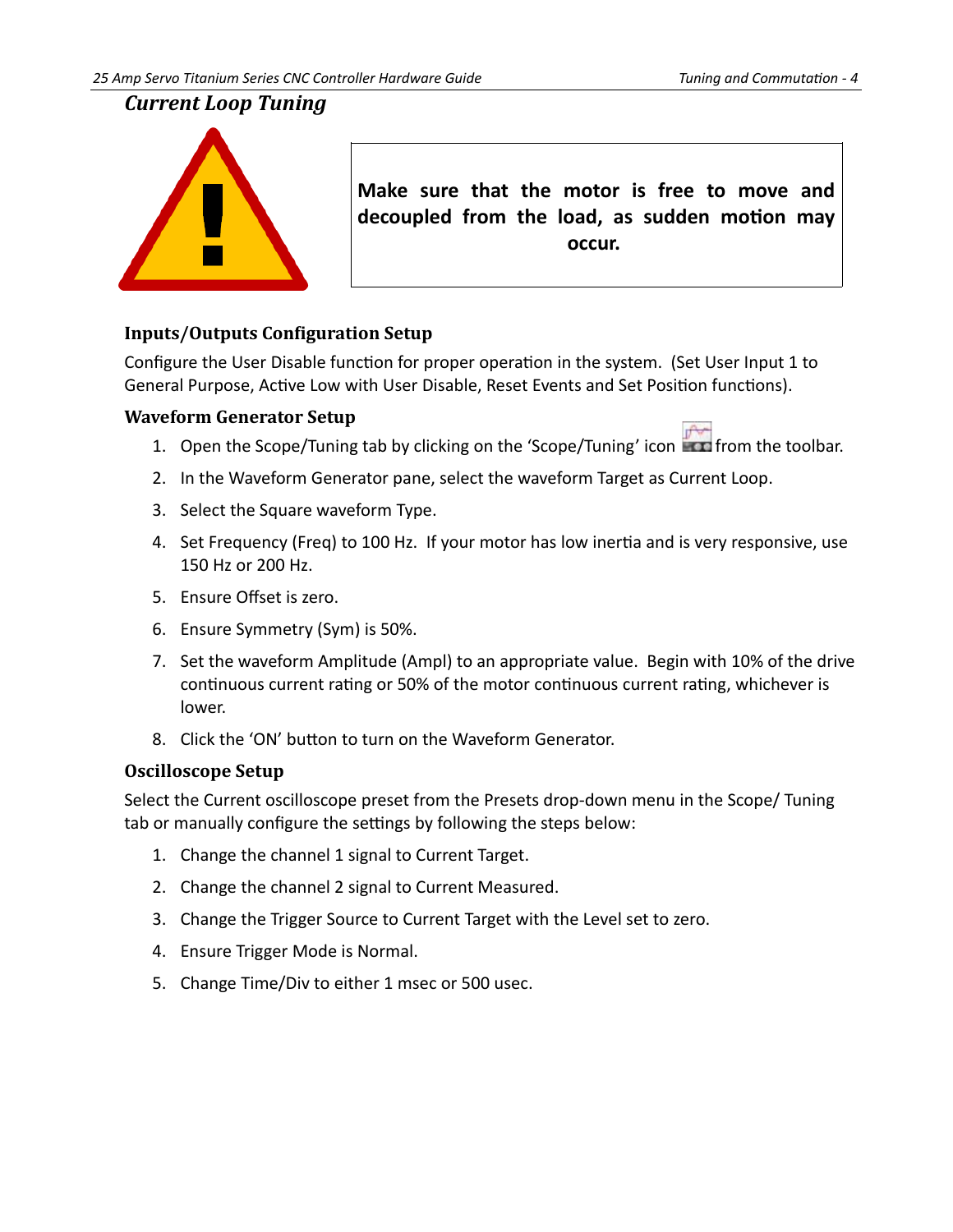#### <span id="page-6-0"></span>**Tuning**

- 1. With the Scope/Tuning window still open, select "Tuning….Current" Loop Gains from the System Browser.
- 2. To set starting values for the Current (Torque) Loop proportional (Kp) and integral (Ki) gains, click the Calculate button to calculate gains that utilize the values entered into the Motor Parameters, Feedback and Limits windows. The specified motor inductance, resistance and bus voltage determine the accuracy of the calculated values.
- 3. Enable the drive by clicking the Enable icon. The motor should emit an audible noise but remain still.
- 4. Proper current loop tuning starts with zero integral gain while increasing the proportional gain until a 'knee' is formed (with no overshoot) in the Current Measured trace.



5. At this point, the proportional gain is done and the Integral gain must be slowly increased to close the steady state error between the Current Target and Current Measured traces.



- 6. Tuning changes with signal amplitude. You should now re-adjust the current amplitude in the Waveform Generator tab according to your most common application current requirements and re-tune. Contouring applications generally use small signal transients while point-to-point applications use larger signal transients.
- 7. When current loop gain adjustments are complete, disable the drive.
- 8. Turn off the Waveform Generator to remove the command signal from the drive by clicking the 'OFF' button in the Waveform Generator pane.
- 9. Click 'Store' on the toolbar to store the parameters to the drive's nonvolatile memory.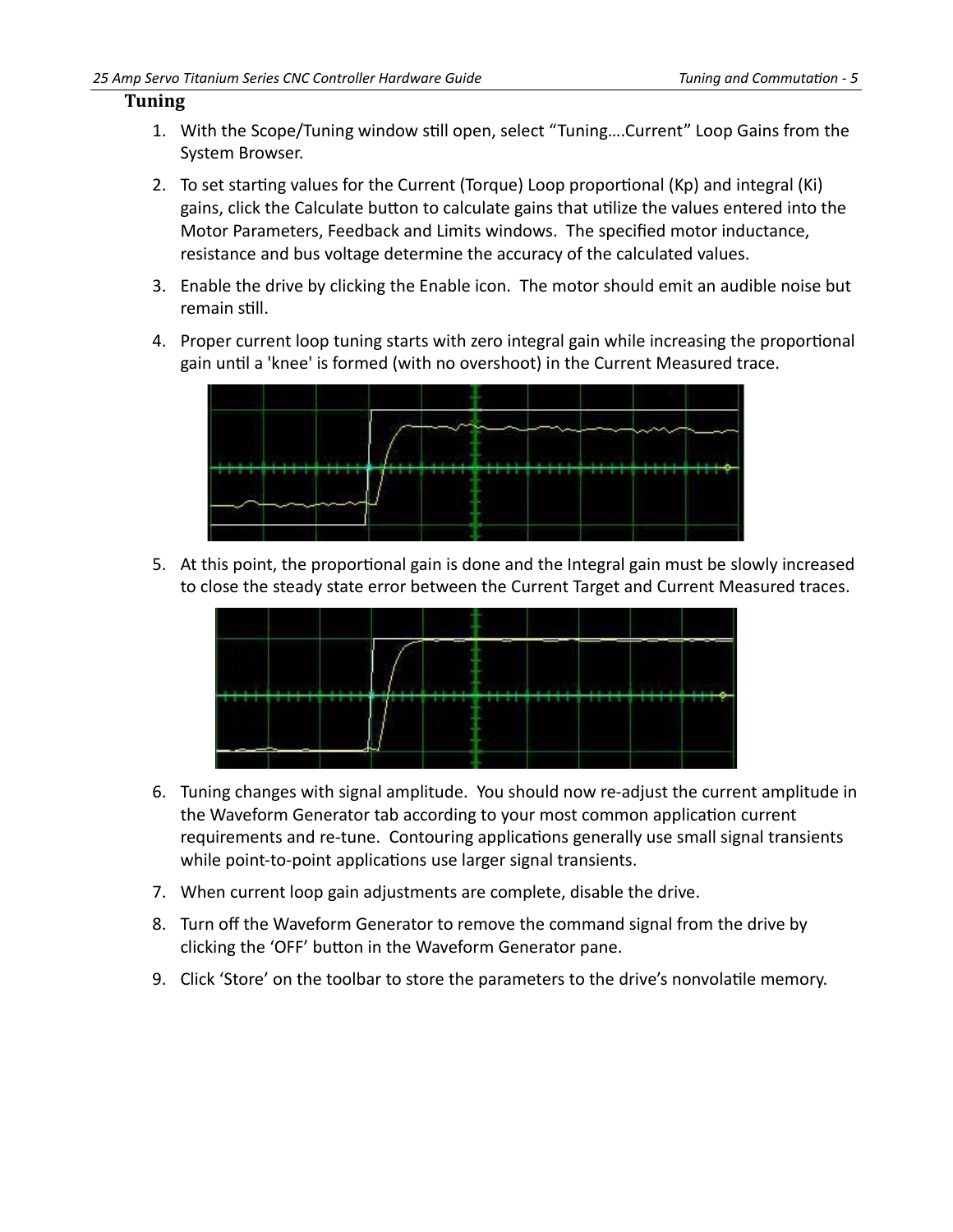#### <span id="page-7-1"></span>*Commutation*

Commutation of a servo motor is the process that maintains an optimal angle between the permanent magnet field and the electromagnetic field created by the motor current(s). This process ensures optimal torque or force generation at any motor position—regardless of speed for brushless motors.

Most applications use the AutoCommutation routine for configuring a drive to a specific motor. This routine will detect the feedback devices attached to the motor and ask the user to verify them against the motor's datasheet.

#### <span id="page-7-0"></span>**AutoCommutation™**



*Before you run AutoCommutation, be sure you:*

- **Enter in the correct motor information in the Motor window page.**
- **Specify the correct feedback information.**
- **Specify limits to protect the motor.**
- **Tune the current loop.**
- **Decouple the motor from any load and secure the motor. Sudden motion will occur!**
- 1. In Motor > Parameters, ensure that Sinusoidal Commutation is selected in the Commutation section of the window.
- 2. Open the AutoCommutation window ('Motor….AutoComm').
- 3. Enable the drive if it is not enabled.
- 4. Click 'Start AutoCommutation' to begin the process. Observe the motion traveled.
- 5. Rotary motors should turn 2.25 revolutions in each direction.
- 6. When AutoCommutation is complete, select whether the motor has moved the proper distance or has not moved the proper distance. If the motor did not rotate as expected, verify the motor parameters.
- 7. Once the motor has properly completed the AutoCommutation routine, verify the proper commutation and synchronization settings:
	- Commutation: It is recommended to select trapezoidal commutation. This will allow another motor of the same model to be connected to a drive and be used without performing the AutoCommutation procedure again.
		- Trapezoidal: The drive uses Hall Sensors to commutate trapezoidally.
	- Synchronization: It is recommended that None be selected.
		- None: No synchronization is performed.
- 8. Click 'Apply' from the toolbar to save the AutoCommutation parameters.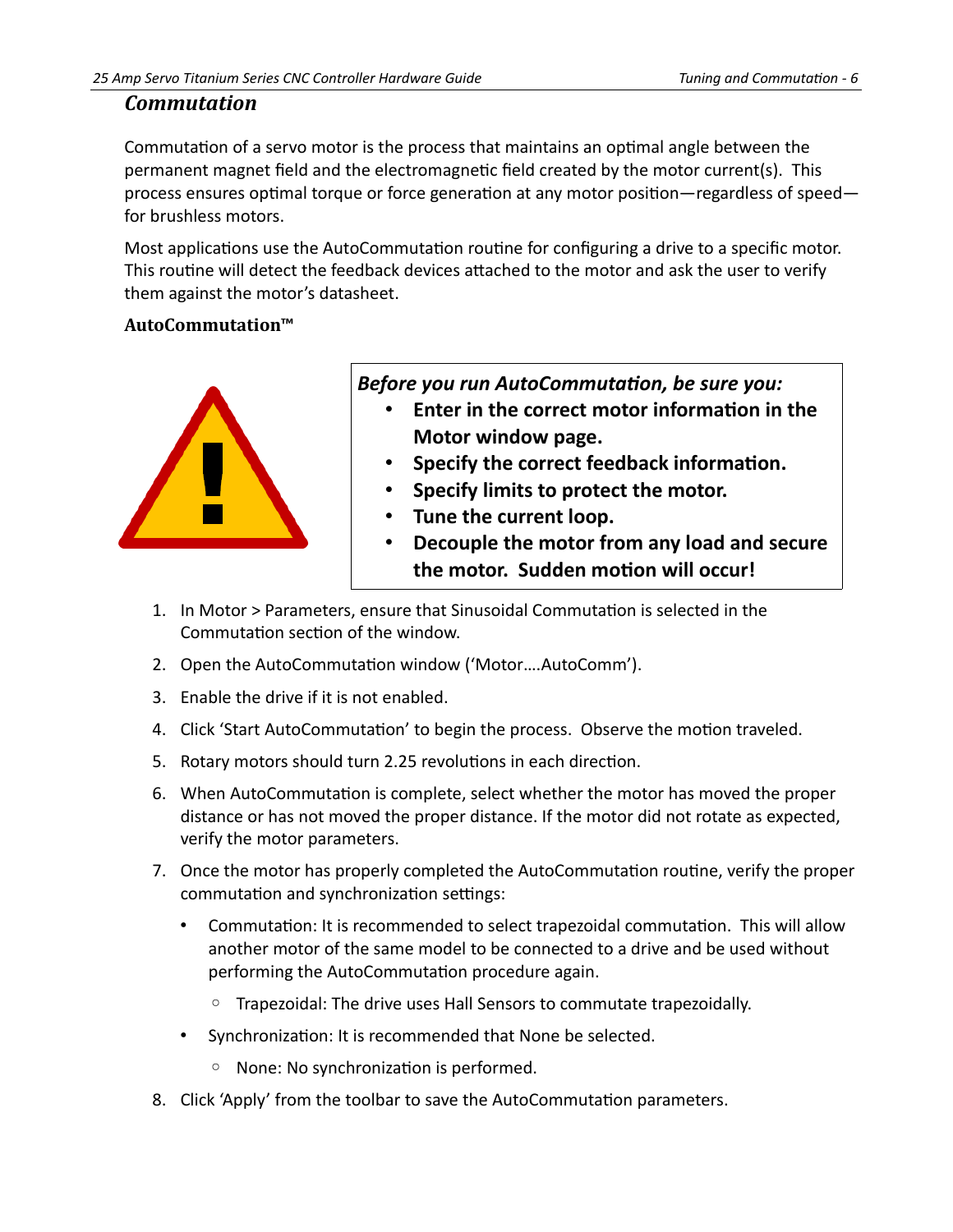9. Click the 'Store' icon to store parameters to non-volatile memory.

#### <span id="page-8-0"></span>**AutoCommutation™ Warnings**

After running AutoCommutation, warnings may appear due to wiring errors or discrepancies between the information on the "Motor Data" page and the results of AutoCommutation.

Review the results and highlight any differences between what AutoCommutation detected and what was configured in the "Motor Parameters".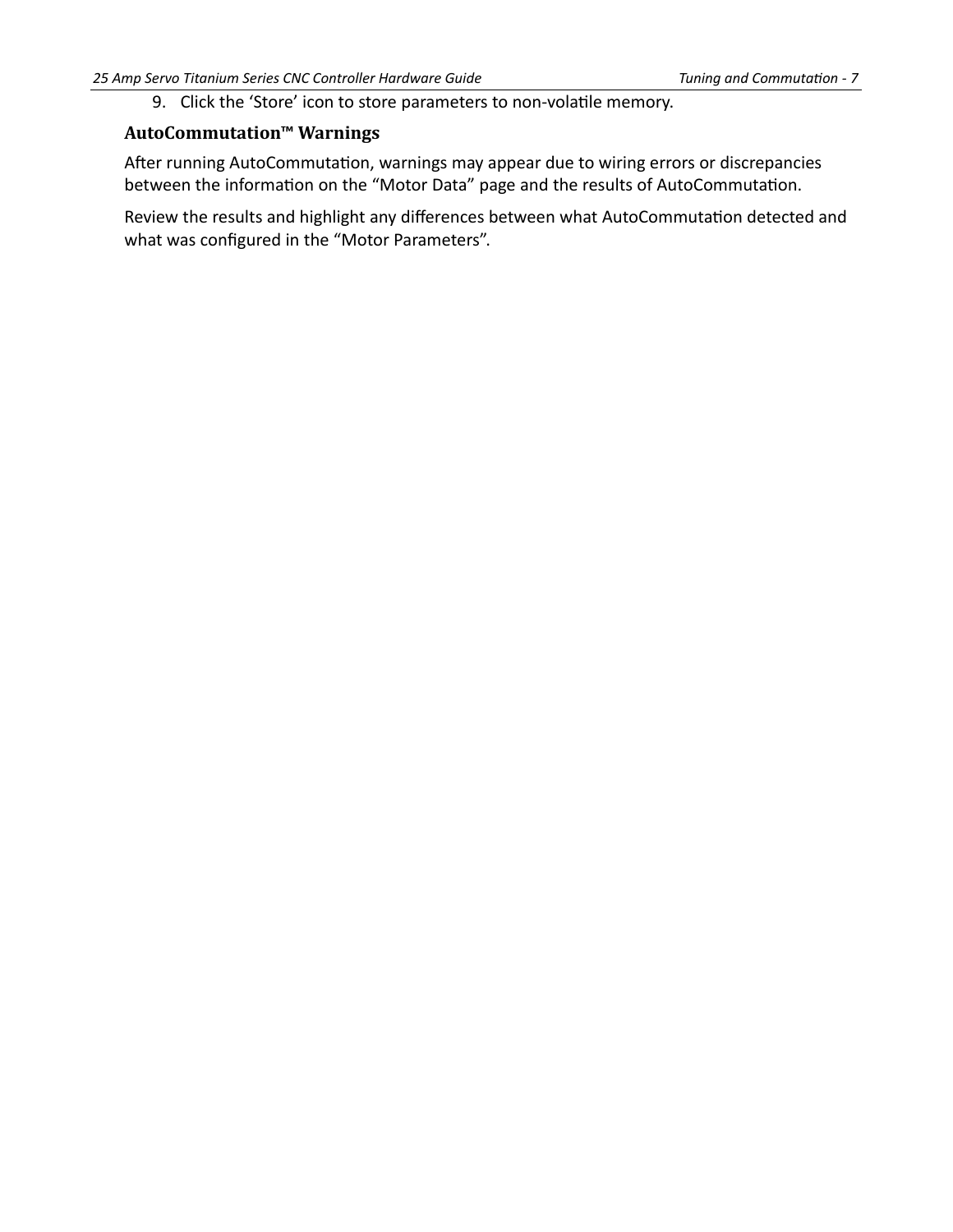## <span id="page-9-2"></span>*Velocity Loop Tuning*

Tuning of the velocity loop should only be performed after current loop tuning and motor commutation. Velocity loop tuning is dependent on the mechanical load, and therefore will change with any mechanical system changes. Velocity loop tuning should be performed with the motor installed in the system and connected to the load. Make sure that the load is free to move as sudden motion may occur. For velocity loop tuning, the 'Loop Configuration' setting in the active Configuration must be set to either Velocity or Position around Velocity.

It is recommended to disable the drive by clicking on the 'Disable' icon on the toolbar before beginning tuning. The procedure below will prompt you to enable the drive when necessary for tuning.

#### <span id="page-9-1"></span>**Waveform Generator Setup**

- 1. Open the Scope/Tuning tab by clicking on the 'Scope/Tuning' icon **Fould from the toolbar.**
- 2. Select the waveform Target as Velocity Loop.
- 3. Select the Square waveform Type.
- 4. Set Frequency to around 1-3 Hz. The frequency should be slow enough to achieve commanded velocity, but fast enough to prevent the system from reaching a mechanical limit.
- 5. Ensure Offset is zero.
- 6. Ensure Symmetry is 50%.
- 7. Set the waveform Amplitude to approximately 10% of motor nominal speed.
- 8. Click the 'ON' button to turn on the Waveform Generator.

#### <span id="page-9-0"></span>**Oscilloscope Setup**

Select the Velocity Scope Preset or manually configure the settings by following the steps below:

- 1. Change the channel 1 signal to Velocity Target.
- 2. Change the channel 2 signal to Velocity Measured.
- 3. Change the Trigger Source to Velocity Target with the Level set to zero.
- 4. Ensure Trigger Mode is Normal.
- 5. Change Time/Div to 10-20msec. The Scale on the display will need to be adjusted accordingly for each trace.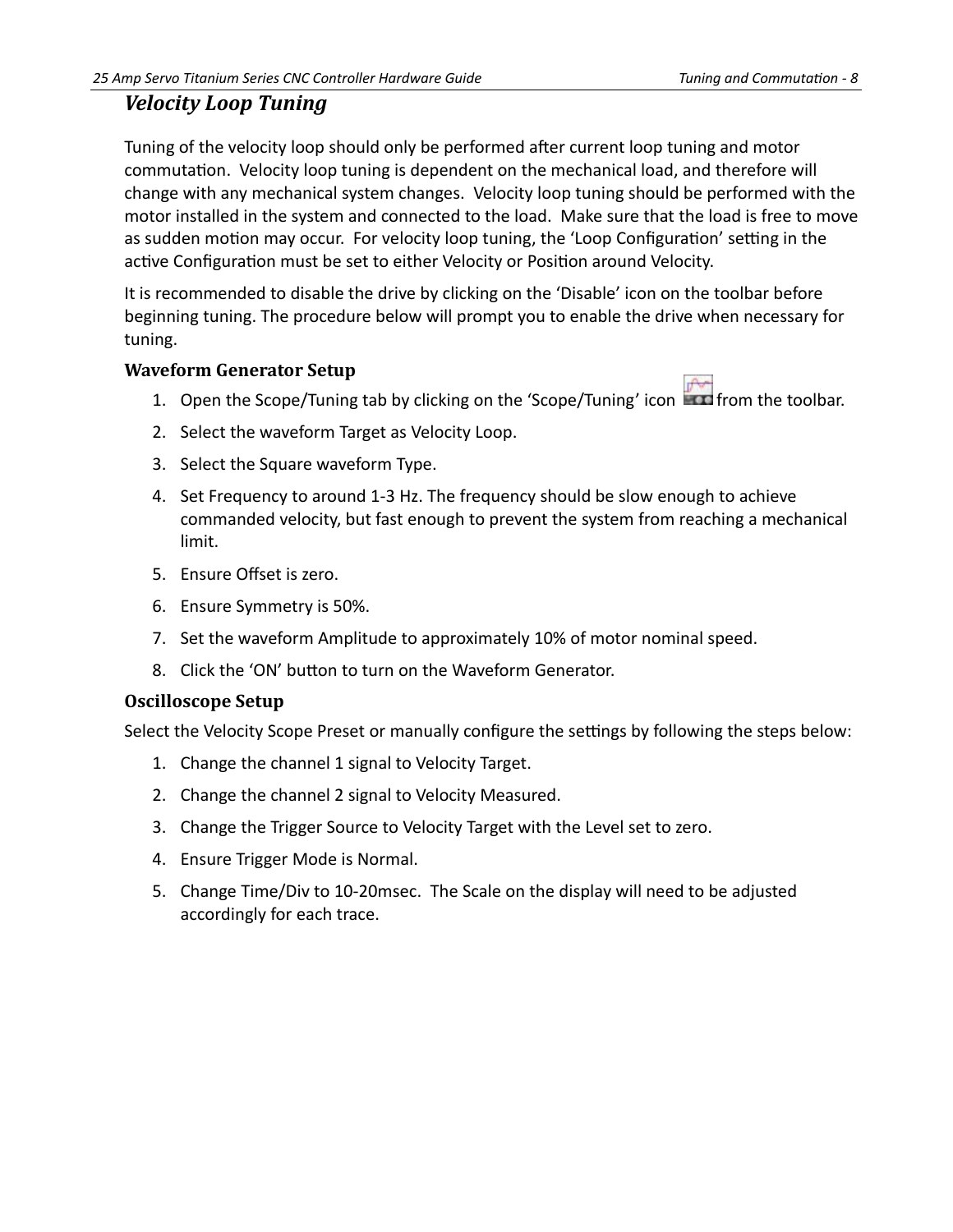#### <span id="page-10-0"></span>**Tuning**

- 1. With the Scope/Tuning tab still open, select either "Tuning….Gain Set 0" or "….Gain Set 1" from the System Browser depending on which Gain Set is currently used for the active Configuration.
- 2. Begin by setting all the velocity loop gains to zero (Kp-Proportional, Ki-Integral, Kd-Derivative, Aff-Feedforward).
- 3. Enable the drive by clicking the 'Enable' icon.
- 4. Proper Velocity loop tuning starts with zero integral gain while increasing the proportional gain until a "knee" is formed (with no overshoot) in the Velocity Measured trace, as shown below. There may or may not be an error between the Target and Measured traces; the key is to have a smooth knee shape.



5. At this point, the proportional gain is left alone and the integral gain is increased slowly until the "knee" begins to deform as shown below. It's okay if the waveform does not start to distort until the integral gain is very high. When the distortion occurs, back off the Integral gain until the knee becomes smooth again.



- 6. Next, in order to improve the smoothness of the response, it may be beneficial to adjust the velocity feedback filter cutoff frequency in the "Tuning….Filters" window. The Filter Frequency is used to dampen oscillations and noise in the velocity measurements. For most systems, the ideal cutoff frequency will be somewhere between 50Hz and 1500Hz.
- 7. Most systems will be tuned properly at this point. If your system requires fine-tuning, you may adjust the derivative and feed-forward gains. If the motor starts to make audible noise, increase the Low Speed Smoothing in the Loop Filters window until the vibration and noise stops.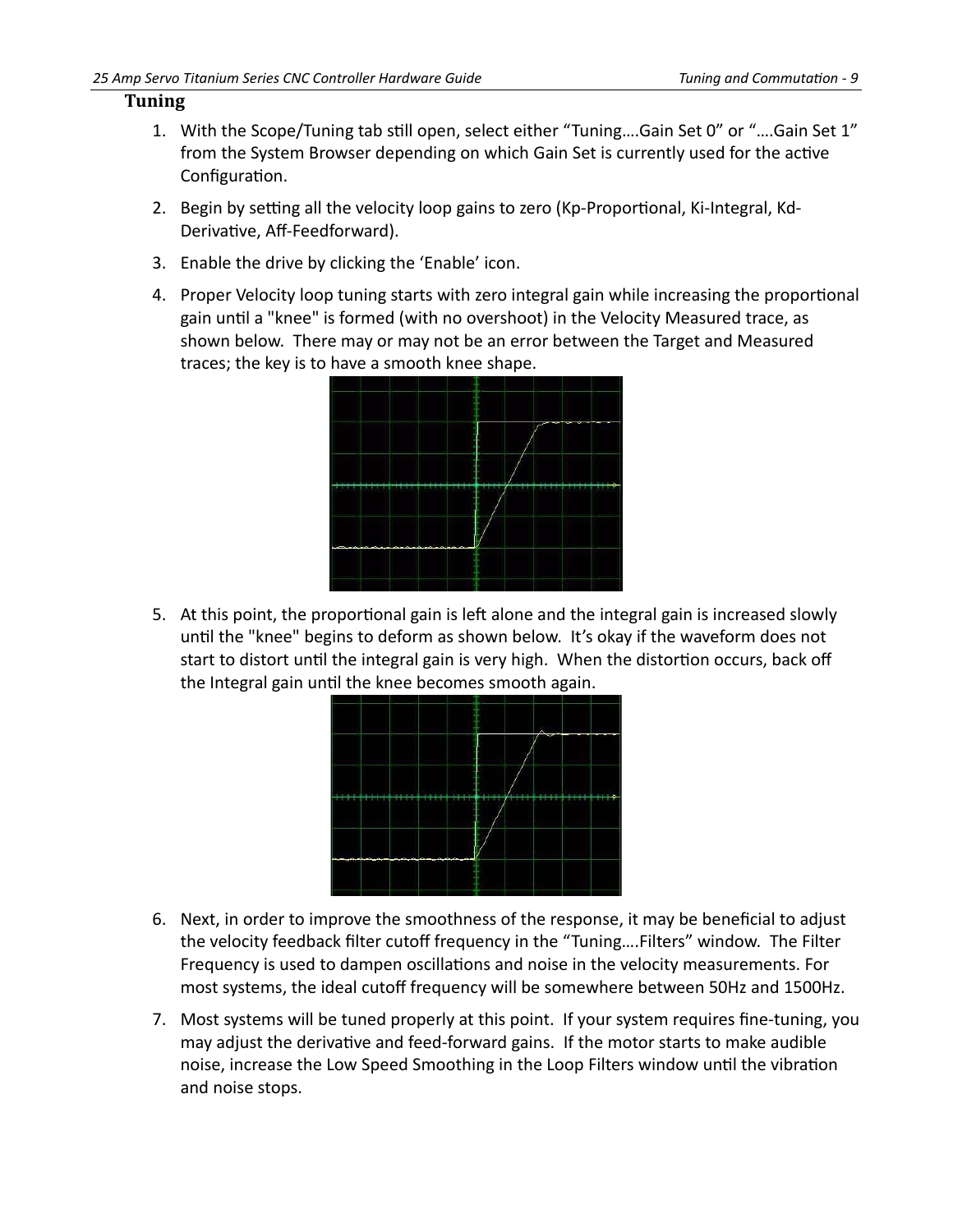- 8. When tuning is complete, disable the drive by clicking the 'Disable' icon on the toolbar. Turn off the Waveform Generator by clicking the 'OFF' button in the waveform generator pane.
- 9. Click 'Store' on the toolbar to store the parameters to the drive's nonvolatile memory.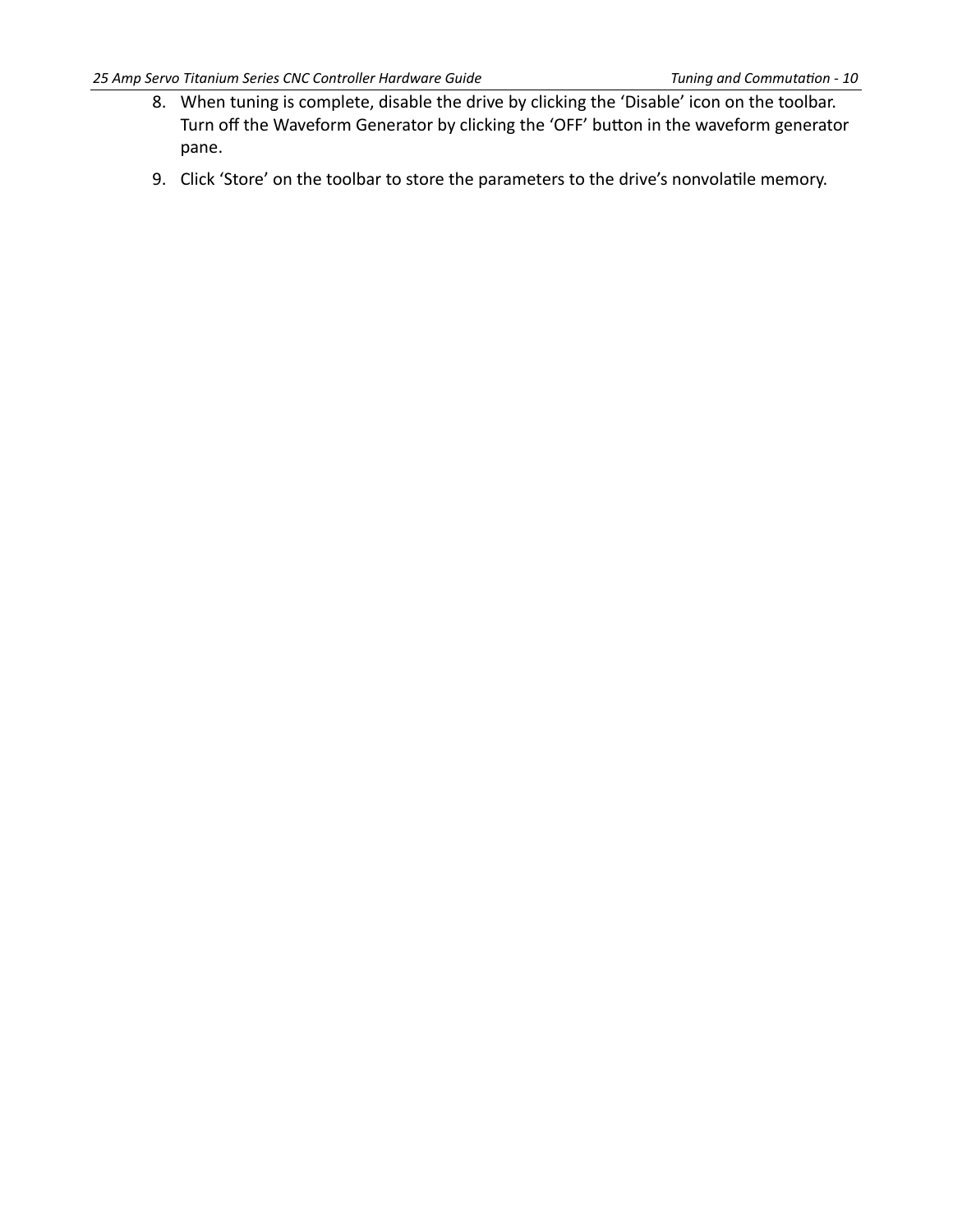#### <span id="page-12-2"></span>*Position Loop Tuning*

Position loop tuning is dependent on the mechanical load and therefore will change with any mechanical system changes. Position loop tuning should be performed with the motor installed in the system.



**It is recommended to disable the drive by clicking on the 'Disable' icon on the toolbar before beginning tuning. The procedure below will prompt you to enable the drive when necessary for tuning.** 

#### <span id="page-12-1"></span>**Waveform Generator Setup**

- 1. Open the Scope/Tuning tab by clicking on the Scope/Tuning icon **Frank** from the toolbar.
- 2. Select Position Loop as the waveform Target.
- 3. Select the Square waveform Type.
- 4. Set Frequency to around 1-3 Hz. The Frequency should be slow enough to allow the motor to settle in position.
- 5. Set Offset to zero.
- 6. Ensure Symmetry is 50%.
- 7. Leave the Amplitude at zero for the moment.
- 8. Click the ON button to turn on the Waveform Generator

#### <span id="page-12-0"></span>**Oscilloscope Setup**

Select the Position Scope Preset or manually configure the settings by following the steps below:

- 1. Change the channel 1 signal to Position Target.
- 2. Change the channel 2 signal to Position Measured.
- 3. Change the Trigger Source to Position Target with the Level set to zero.
- 4. Ensure Trigger Mode is Normal.
- 5. Change Time/Div to 20-50 msec. The Scale on the display will need to be adjusted accordingly for each trace.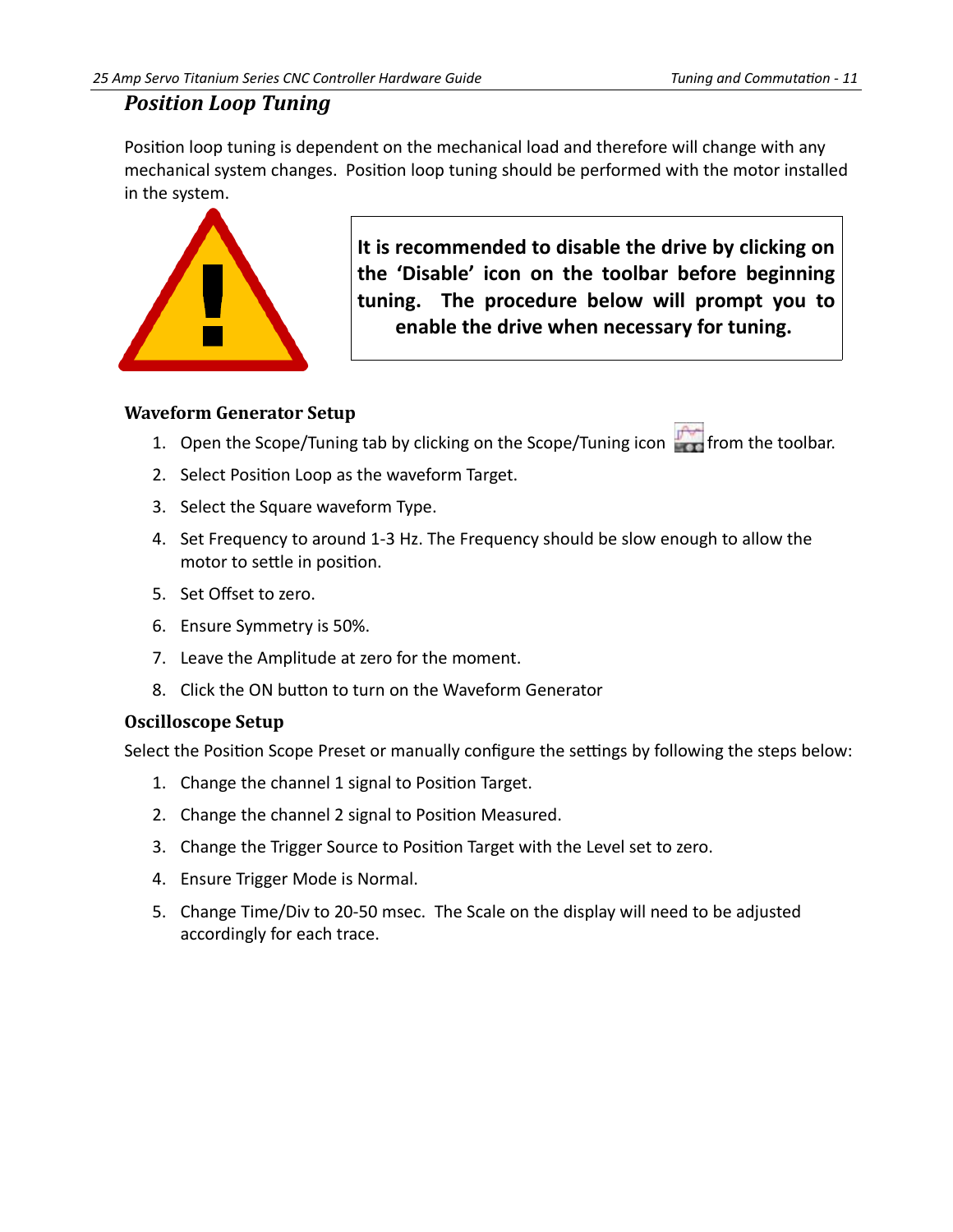<span id="page-13-0"></span>



- 1. With the Scope/Tuning window still open, select "Tuning….Gain Set 0".
- 2. In the Gain Set tab, set all gains to zero (Kp-Proportional, Ki-Integral, Kd-Derivative, Vff-Velocity Feedforward, and Aff-Acceleration Feedforward).
- 3. The Set Position function is used to set the measured and target position to the value defined in the Preset Position field. It is recommended to set the Preset Position to zero before beginning tuning to avoid any unexpected jumps when the drive is enabled. Enter "0" in the Preset Position field and then click the Set button.
- 4. Enable the drive by clicking the 'Enable' icon. Set the waveform Amplitude between 1/8 and 1/2 revolution (between 500 and 2000 encoder counts) for a rotary motor. Use the Proportional Gain, Integral Gain and Derivative Gain sliders or arrow buttons in the Position Loop window to adjust the Position Measured waveform on the oscilloscope and match the Position Target as closely as possible without excessive overshoot. Proportional Gain, Integral Gain and Derivative Gain should be adjusted in that order. It is not necessary to adjust the Velocity or Acceleration Feed-forward Gains.
- 5. Readjust the Gains as Necessary.
- 6. When position loop gain adjustments are complete, disable the drive by clicking the Disable icon on the toolbar. Turn off the Waveform Generator by clicking the OFF button in the waveform generator pane.
- 7. Click the Store icon on the toolbar to store parameters to the drive's nonvolatile memory.